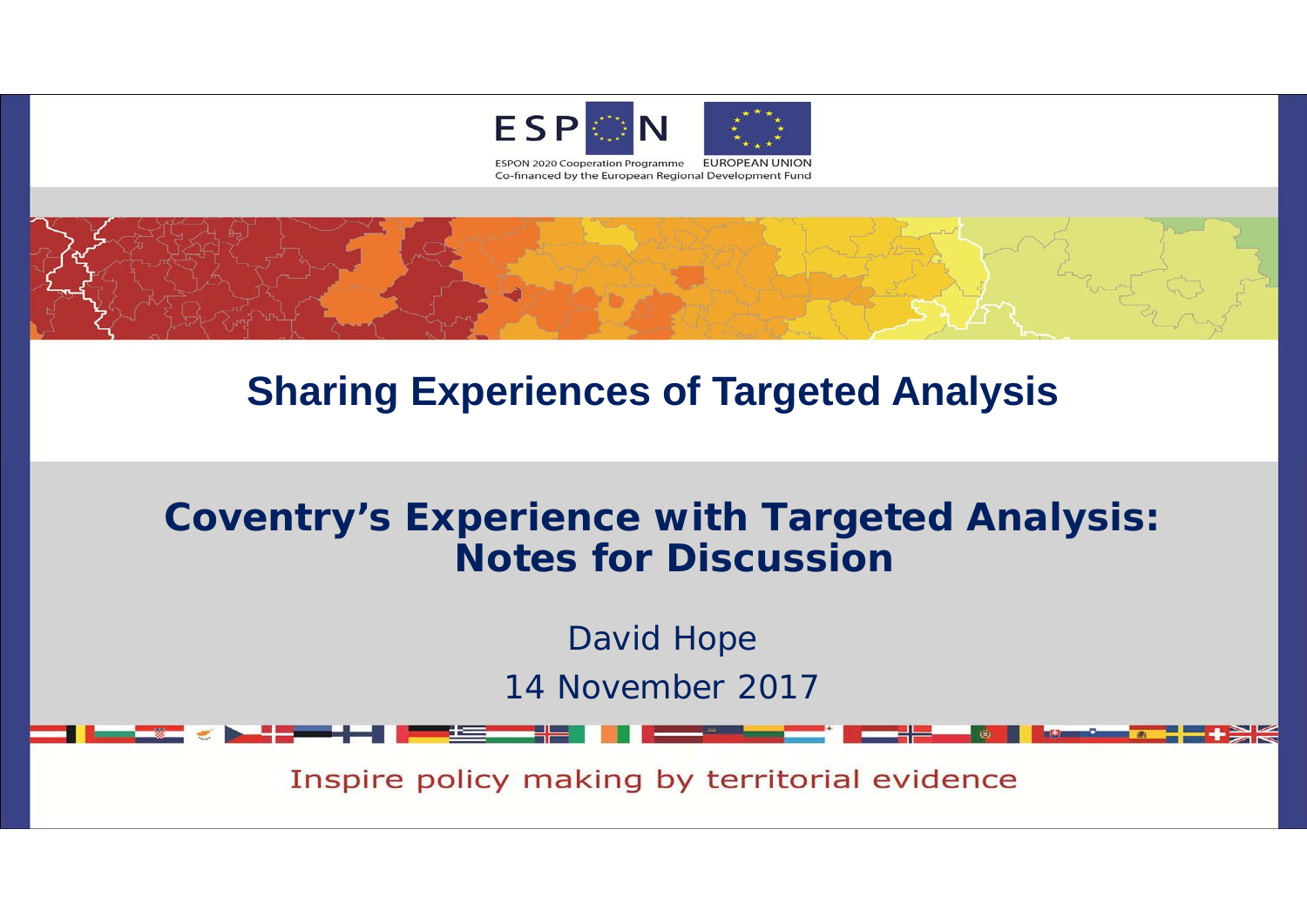

## **Why Coventry are Involved in ESPON**

#### **Identify sustainable strategic solutions to long-term economic challenges/policies**

- • Despite our area's economy growing faster than national average:
	- •Shortage of available development land
	- •Pressure on transport infrastructure and power supply
	- •Not enough businesses innovating
	- •Not enough SMEs "fast growing"
	- •Skills shortages hinder the growth of key sectors
	- •Pockets of unemployment and deprivation
	- •Lack of long-term security over availability of funding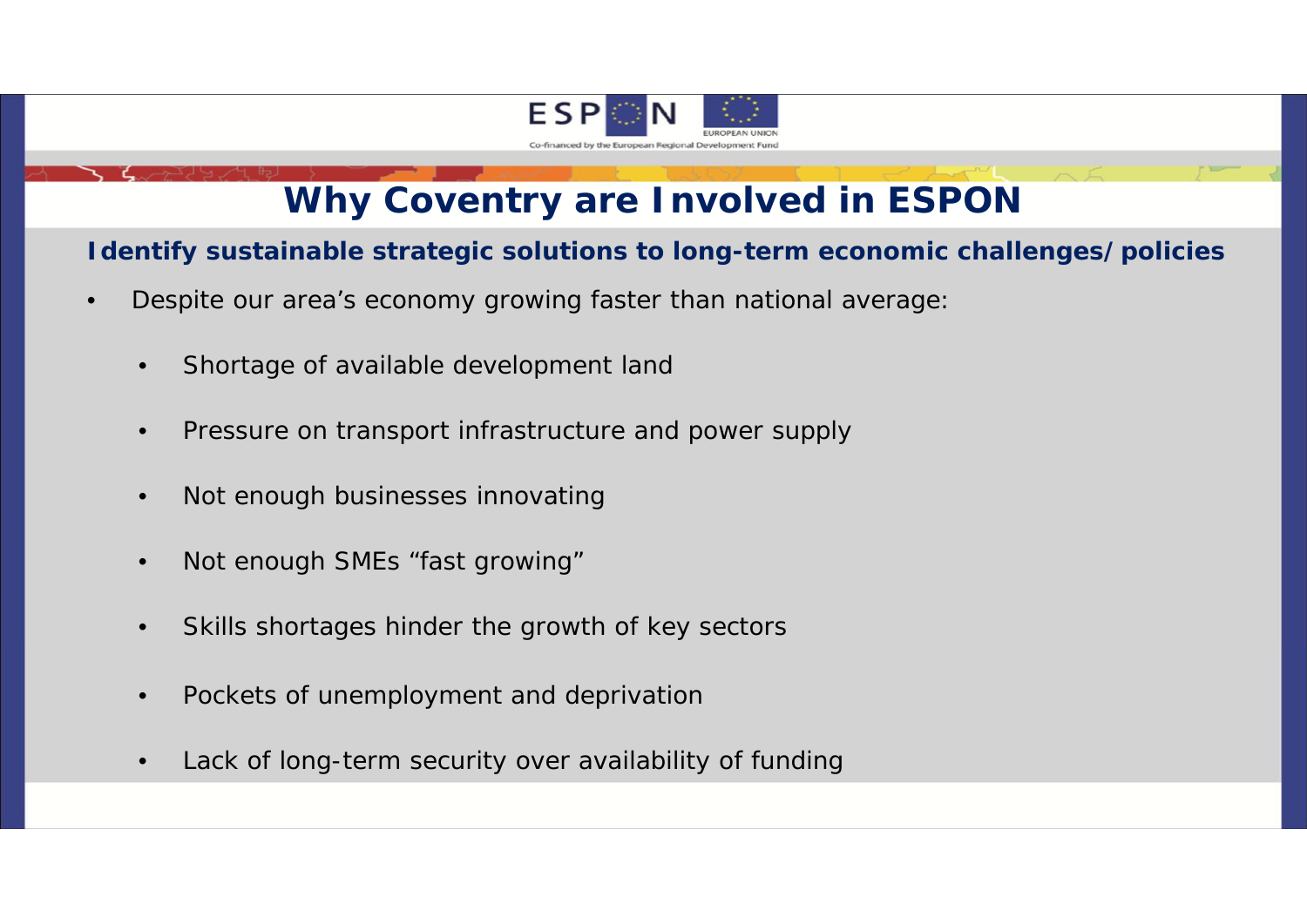

### **Why ReSSI?**

#### **Good practice in sustainable & inclusive regional strategies and policies**

- • Opportunities to identify good practice and learning points from other regions with similar economic challenges (Italy, Denmark, Portugal):
	- •Modernise traditional manufacturing sectors
	- •Addressing socio-economic challenges amid backdrop of austerity
	- • Changes in regional governance structures – abolition of Regional Development Agencies and emergence of private sector-led LEPs & WM Combined Authority
- • Opportunities to engage with both academics and regional stakeholders:
	- •We are strong in economic policy, strategy and project development, relative to other English regions, but want to improve further
	- •Ability to engage with regions in other Member States, as well as UK regions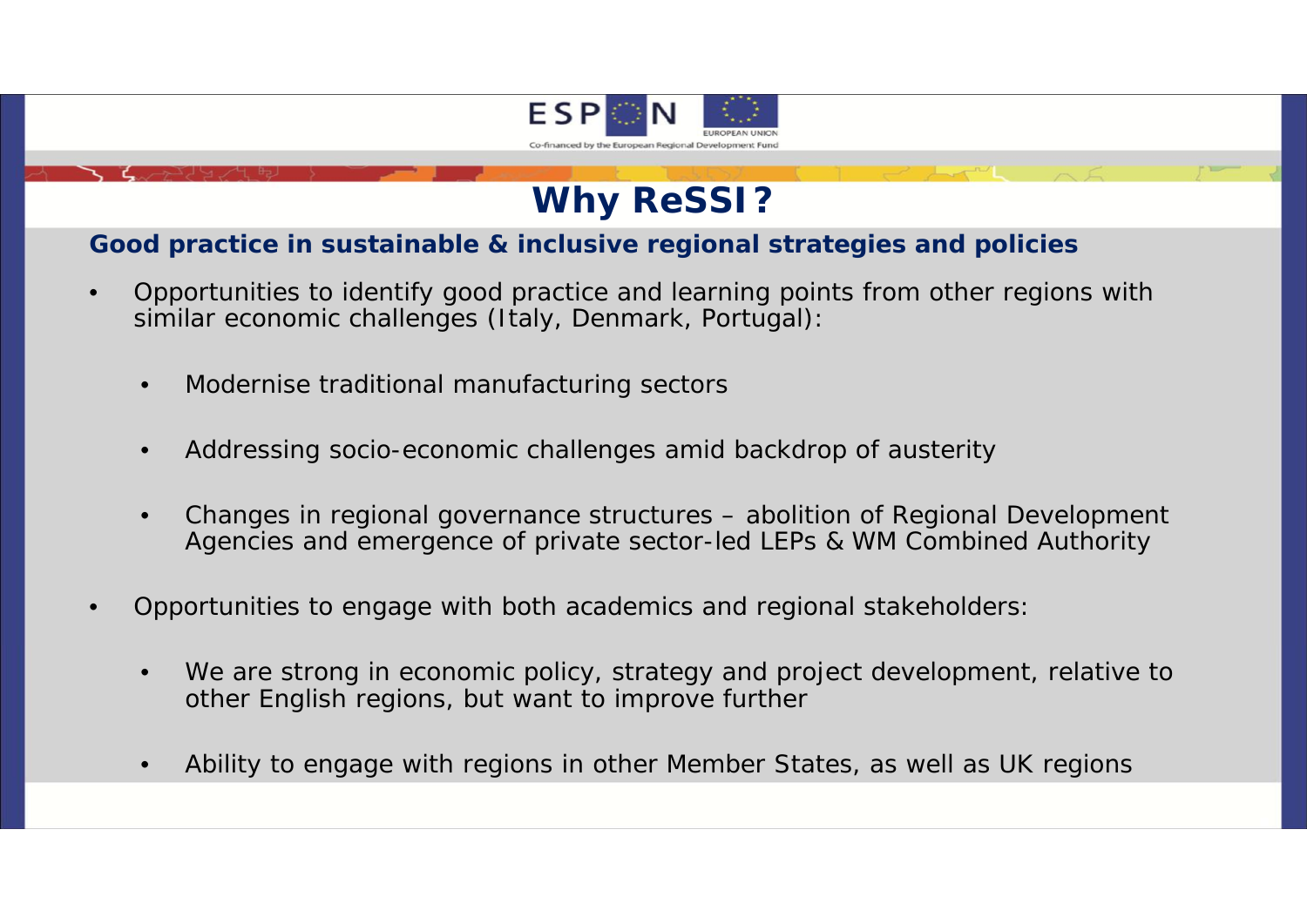

## **Designing Proposal and Targeted Analysis**

#### **Designing the project scope**

- • Coventry City Council wanted to learn good practice from overseas in addressing these challenges – engagement in ESPON and Interreg
- • Particular interest in improving smart specialisation approach
	- $\bullet$ Develop strategic approach to economic development, building on key sectors
	- •Enhancing social inclusion, alongside generating economic growth
- • Built on experiences with INTERREG and H2020, as well as liaison with neighbouring authorities to identify parnters
- • Liaison with Coventry University once project was live to further define research questions and focus of case study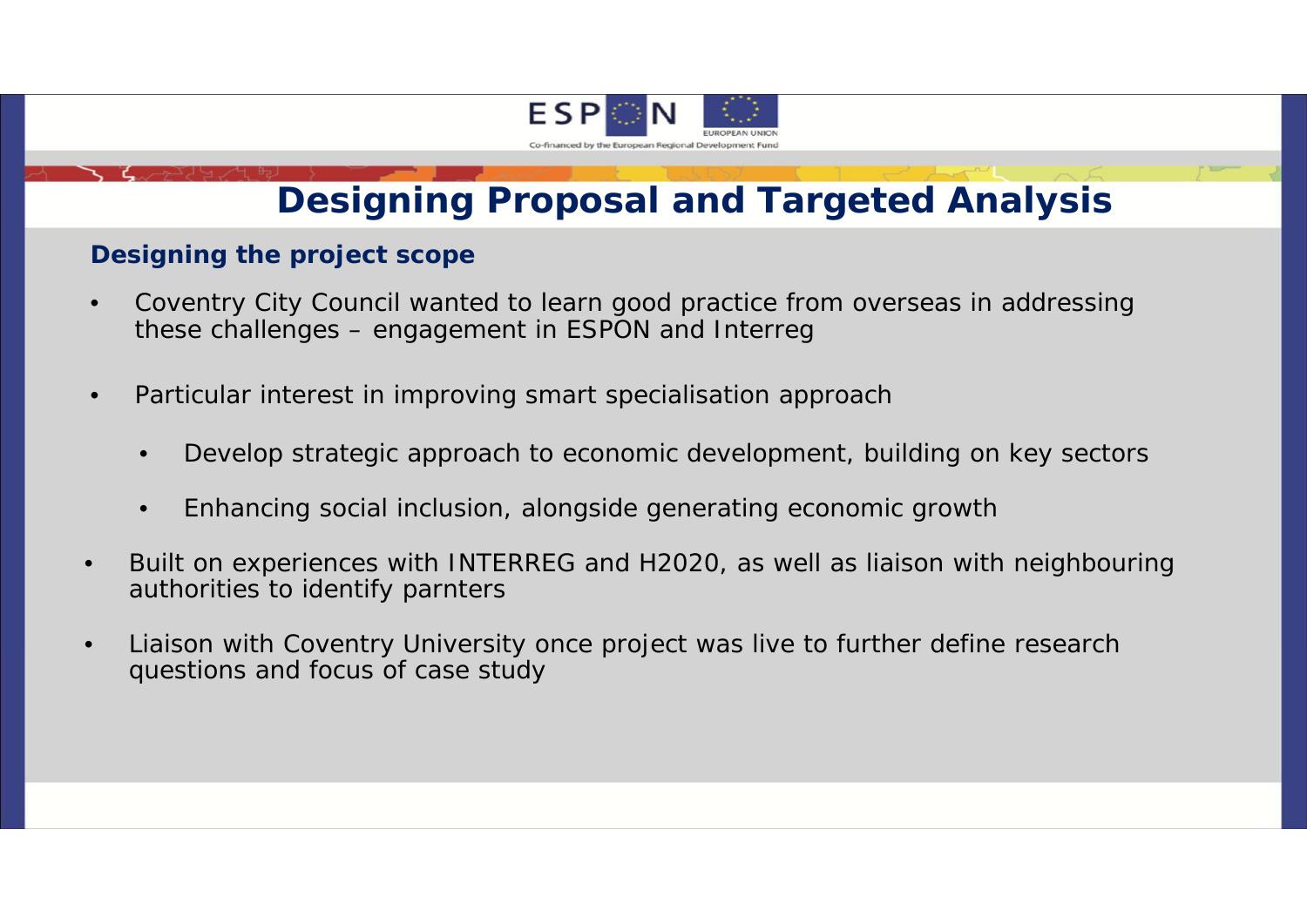

# **Designing Proposal and Targeted Analysis**

#### **Experience in applying results**

- • Working relationship with Coventry University on Local Enterprise Partnership has been enhanced (both on Drafting Group for Strategic Economic Plan)
- • Regular communication throughout project to discuss and test findings
	- •Stakeholder meetings adding further value
- • Final report to be prepared shortly
	- •Regional workshop to discuss findings and how learning points can be applied
	- •Inform future project and policy design – regional and national levels
	- • Particular input into design of future regional development projects (SME support, innovation ecosystem) and Strategic Economic Plan